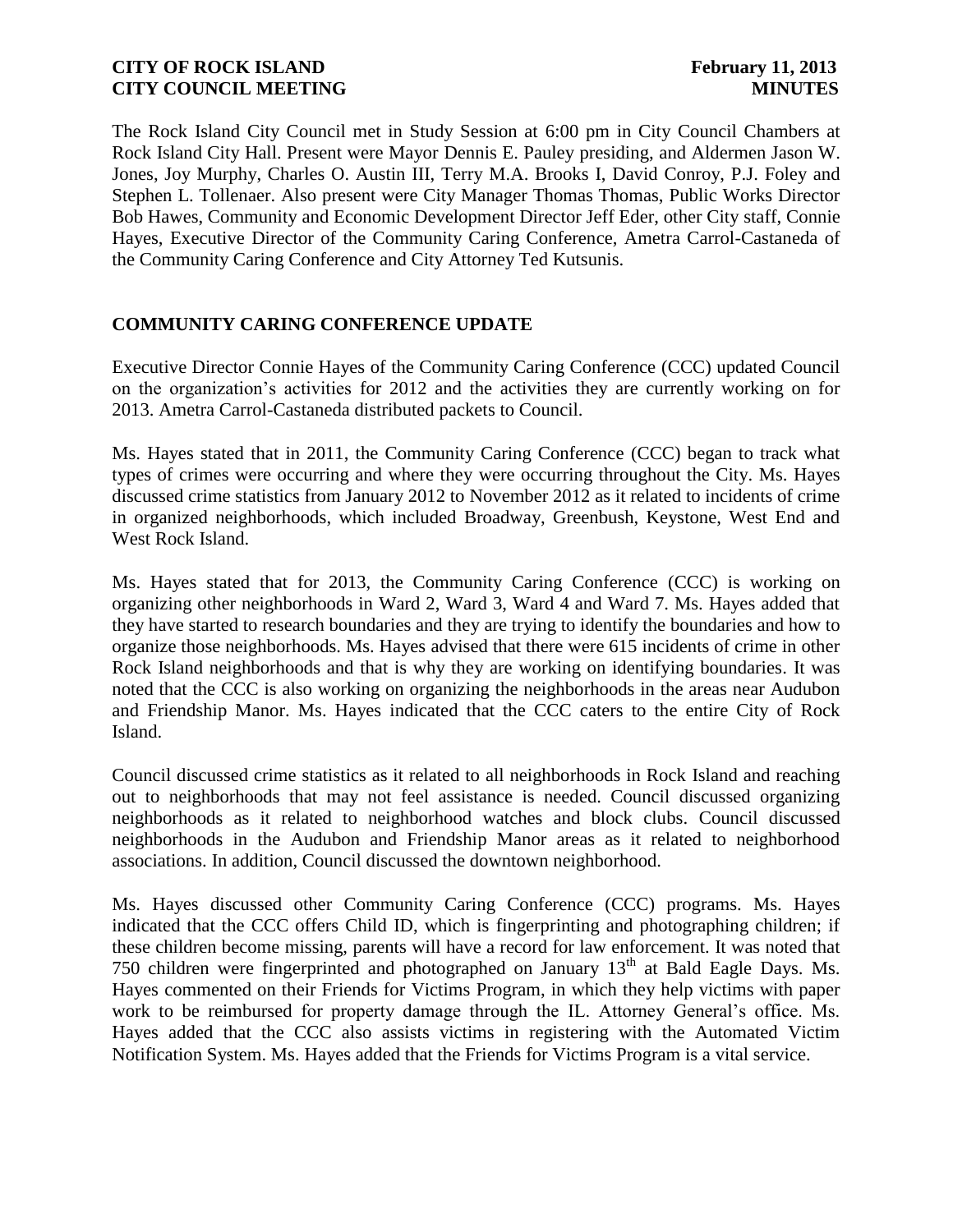Ms. Hayes advised that the Stand Against Cancer Program educates minority and low income women on breast and cervical cancers, and the CCC writes referrals to the Rock Island County Health Department so that women can receive health screenings. It was noted that the Grow Your Own Teacher Program is a county wide initiative training in Rock Island, Moline and East Moline, which allows Para-professionals to become Special Education teachers in Rock Island County. It was noted that the students started the program in 2006 and they will graduate in 2013 and 2014. At that time, the program will end in Rock Island County.

It was noted that other programs include; Project Thrive, which is a county wide initiative in partnership with the Rock Island County Task Force on Poverty to help reduce poverty through GED, computer and other job skill training; West Enders, which is a group of 18 to 25 year olds that meet at CCC every month. Ms. Hayes stated that this group strives to make positive images in the West End; and the CCC and House of Fire Ministries Food Pantry, which is a partnership to serve people in the  $9<sup>th</sup>$  and  $11<sup>th</sup>$  Street to the Blackhawk Road corridor.

Council further discussed Ms. Hayes' update as it related to collaborative efforts with the Martin Luther King Center, Parks and Recreation Department and Augustana College.

# **ADJOURNMENT**

A motion made by Alderman Foley and seconded by Alderwoman Murphy to adjourn the meeting carried by the following Aye and No vote. Those voting Aye being; Alderman Jones, Alderwoman Murphy, Alderman Austin, Alderman Brooks, Alderman Conroy, Alderman Foley and Alderman Tollenaer; those voting No, none. The meeting was adjourned at 6:24 pm.

> \_\_\_\_\_\_\_\_\_\_\_\_\_\_\_\_\_\_\_\_\_\_\_\_\_\_\_\_\_\_ Aleisha L. Patchin, City Clerk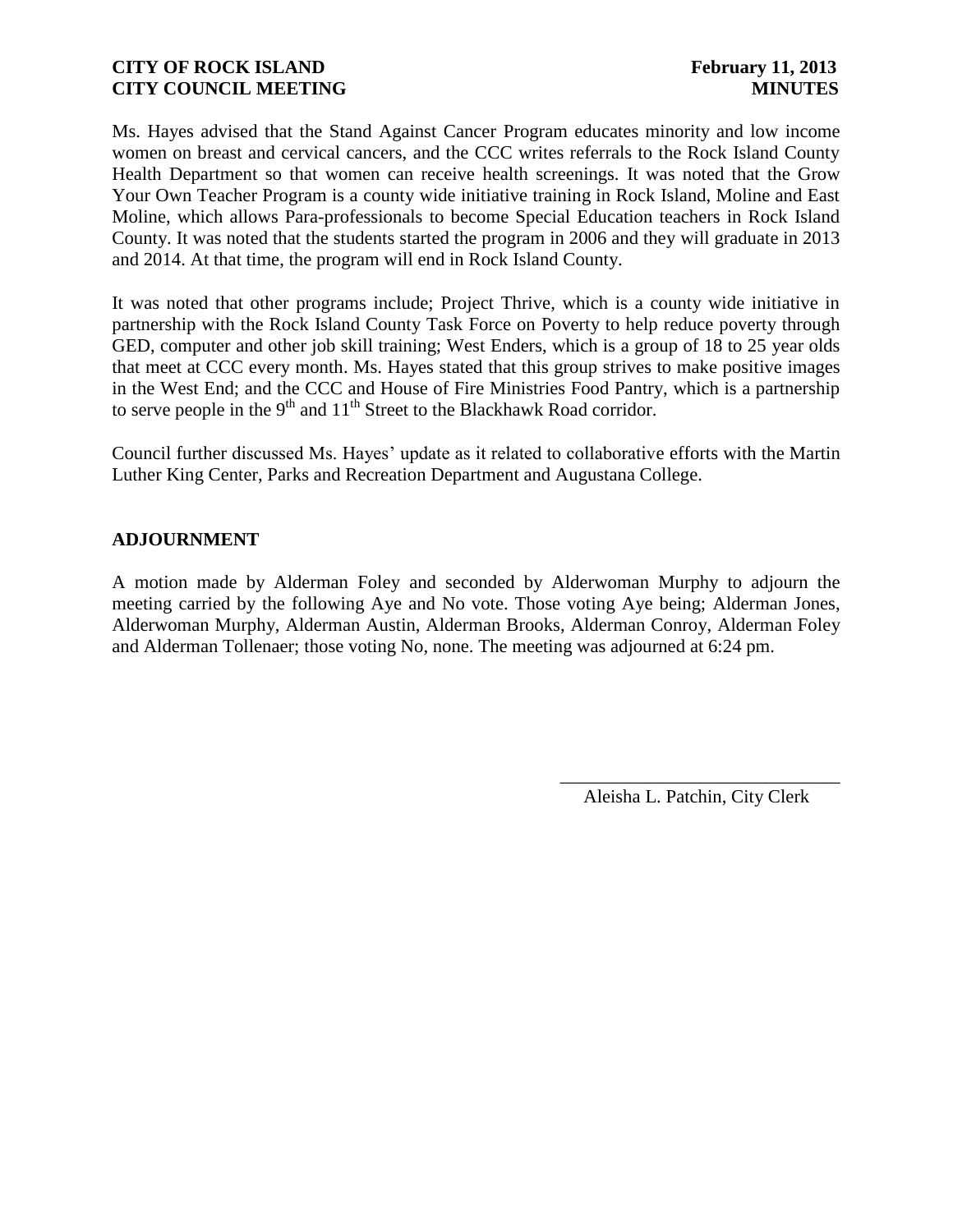Rock Island City Council met in regular session at 6:45 pm in Council Chambers of Rock Island City Hall. Present were Mayor Dennis E. Pauley presiding, and Aldermen Jason W. Jones, Joy Murphy, Charles O. Austin III, Terry M.A. Brooks I, David Conroy, P.J. Foley and Stephen L. Tollenaer. Also present were City Manager Thomas Thomas and City Attorney Ted Kutsunis.

## Introductory Proceedings

Mayor Pauley called the meeting to order and led in the Pledge of Allegiance. Alderman Jones gave the Invocation.

## Agenda Item #5 **Minutes of the meeting of February 4, 2013.**

A motion was made by Alderman Foley and seconded by Alderwoman Murphy to approve the minutes of the meeting of February 4, 2013 as printed. The motion carried by the following Aye and No vote; those voting Aye being; Alderman Jones, Alderwoman Murphy, Alderman Austin, Alderman Brooks, Alderman Conroy, Alderman Foley and Alderman Tollenaer; those voting No, none.

# Agenda Item #6 **Update Rock Island by Mayor Pauley.**

Mayor Dennis E. Pauley and Fourth Ward Alderman Steve Tollenaer invite the public to attend a Coffee & Conversations event on Saturday, February 16, 2013 from 9:00 am to 11:00 am at Hy-Vee at 2930 18<sup>th</sup> Avenue, Rock Island. Coffee and donuts will be provided. The Mayor stated that Coffee & Conversations is an opportunity for residents to talk to the mayor and aldermen and get any concerns or questions addressed. Mayor Pauley states, "Coffee and Conversations events help me learn what the citizens of Rock Island care about and what concerns they might have. I look forward to talking with our residents about our community."

Mayor Pauley advised that families, couples and friends are invited to gather Thursday, February  $14<sup>th</sup>$  at 6:30 pm to 8:30 pm at the Lodge at Black Hawk State Historic Site at 1900  $46<sup>th</sup>$ Avenue/Blackhawk Road/IL Rte 5 for a Valentine moonlight and luminary lit walk along selected park trails. Mayor Pauley stated to dress for the weather and then gather in the Lodge before a roaring fire to enjoy square dancing to the music of Just 4 Fun. The Mayor added that fresh doughnuts, made on the spot and a cup of cocoa or cider will finish off the Valentine's Day celebration. For more information, call (309) 788-9536.

Mayor Pauley advised that the Martin Luther King Jr. Community Center is delighted to invite the community to a service in honor of African American Veterans, service men and women and their families. It was noted that the celebration is scheduled for Thursday, February 21, 2013 at the Martin Luther King Jr. Community Center at 630 Ninth Street, beginning at 5:00 pm with a Community Reception and 6:00 pm viewing of the motion picture "Red Tails". Mayor Pauley commented that this year's theme is "The High Cost of Freedom" and is centered on the extraordinary commitment of African American World War II Veterans and their contribution to America's journey in Civil Rights. Mayor Pauley added that this event is free to the public and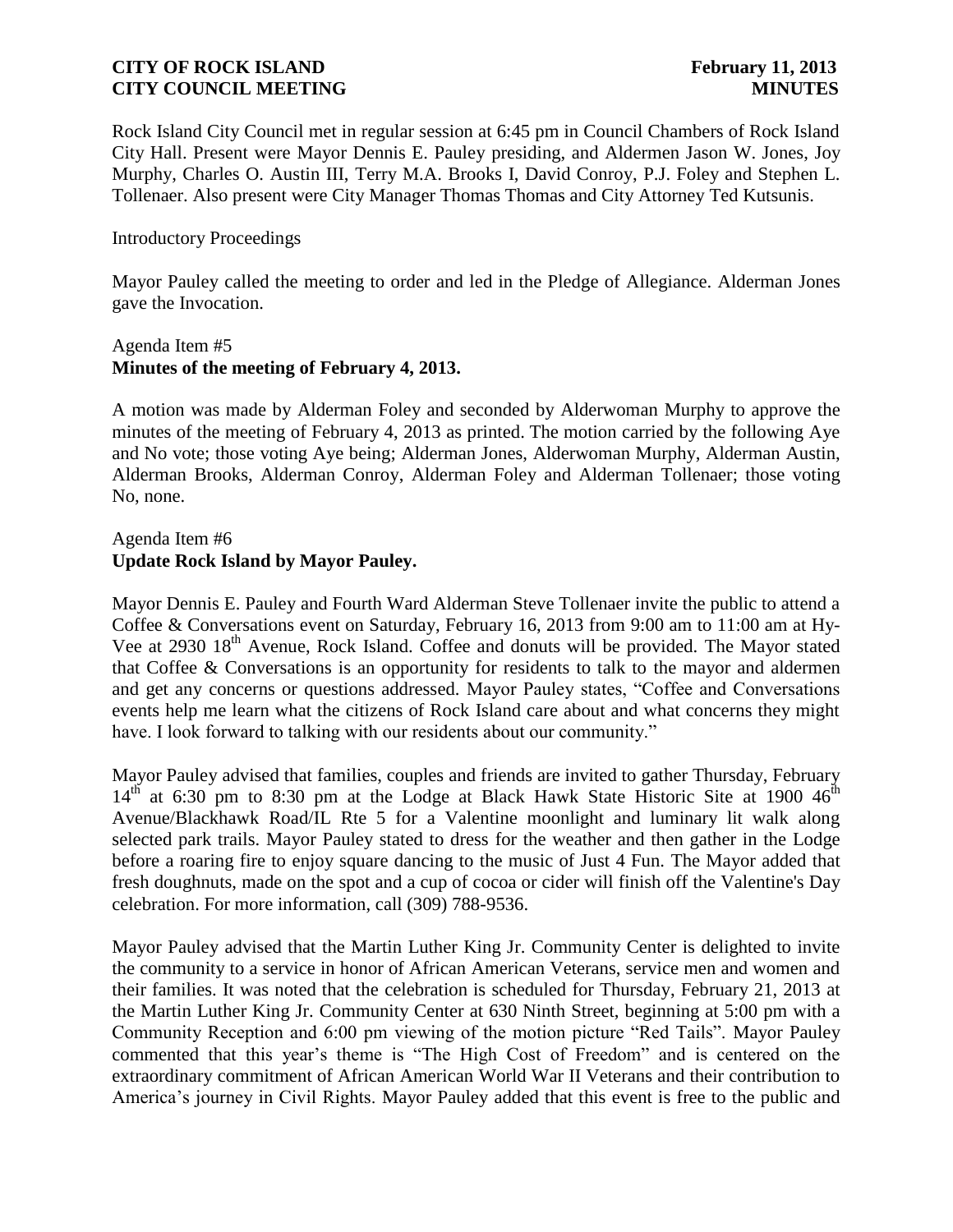various opportunities will be available for community members to purchase merchandise with proceeds going to further the King Center's mission of strengthening families and neighborhoods. It was noted that for more information concerning the event, volunteer opportunities or how to invest in sponsorship, please contact the King Center at (309) 732-2999.

At this time, Mayor Pauley inquired upon Dr. Dwight Ford, Director of the Martin Luther King Center to say a few words in regards to this upcoming event.

Dr. Ford reiterated the importance of this celebration particularly in honoring the service men of African American descent as well as celebrating their families. Dr. Ford stated that the reception will also showcase art by a local artist and there will be a lot of music. Dr. Ford advised that this is the first part of a four part series called Healing and Hope. Dr. Ford invited everyone to this celebration on February 21, 2013.

### Agenda Item #7

# **A Special Ordinance amending Chapter 2, Article VI, Division 5, Sec. 2-272 (b) of the Code of Ordinances regarding Duties and Powers of the Human Rights Commission**.

It was moved by Alderman Foley and seconded by Alderwoman Murphy to pass the ordinance. The motion carried by the following Aye and No vote; those voting Aye being; Alderman Jones, Alderwoman Murphy, Alderman Austin, Alderman Brooks, Alderman Conroy, Alderman Foley and Alderman Tollenaer; those voting No, none.

#### Agenda Item #8

## **A Special Ordinance establishing a handicapped parking space on the property line between 2711 and 2715 8th Avenue.**

Alderman Jones moved and Alderman Foley seconded to consider, suspend the rules and pass the ordinance. The motion carried by the following Aye and No vote; those voting Aye being; Alderman Jones, Alderwoman Murphy, Alderman Austin, Alderman Brooks, Alderman Conroy, Alderman Foley and Alderman Tollenaer; those voting No, none.

Agenda Item #9 **CLAIMS**

It was moved by Alderman Conroy and seconded by Alderman Foley to accept the following reports and authorize payments as recommended. The motion carried by the following Aye and No vote; those voting Aye being; Alderman Jones, Alderwoman Murphy, Alderman Austin, Alderman Brooks, Alderman Conroy, Alderman Foley and Alderman Tollenaer; those voting No, none.

a. Report from the Public Works Department regarding payment #17 in the amount of \$53,277.51 to General Constructors, Inc. for services provided for the Public Works Department Street Garage project. (036)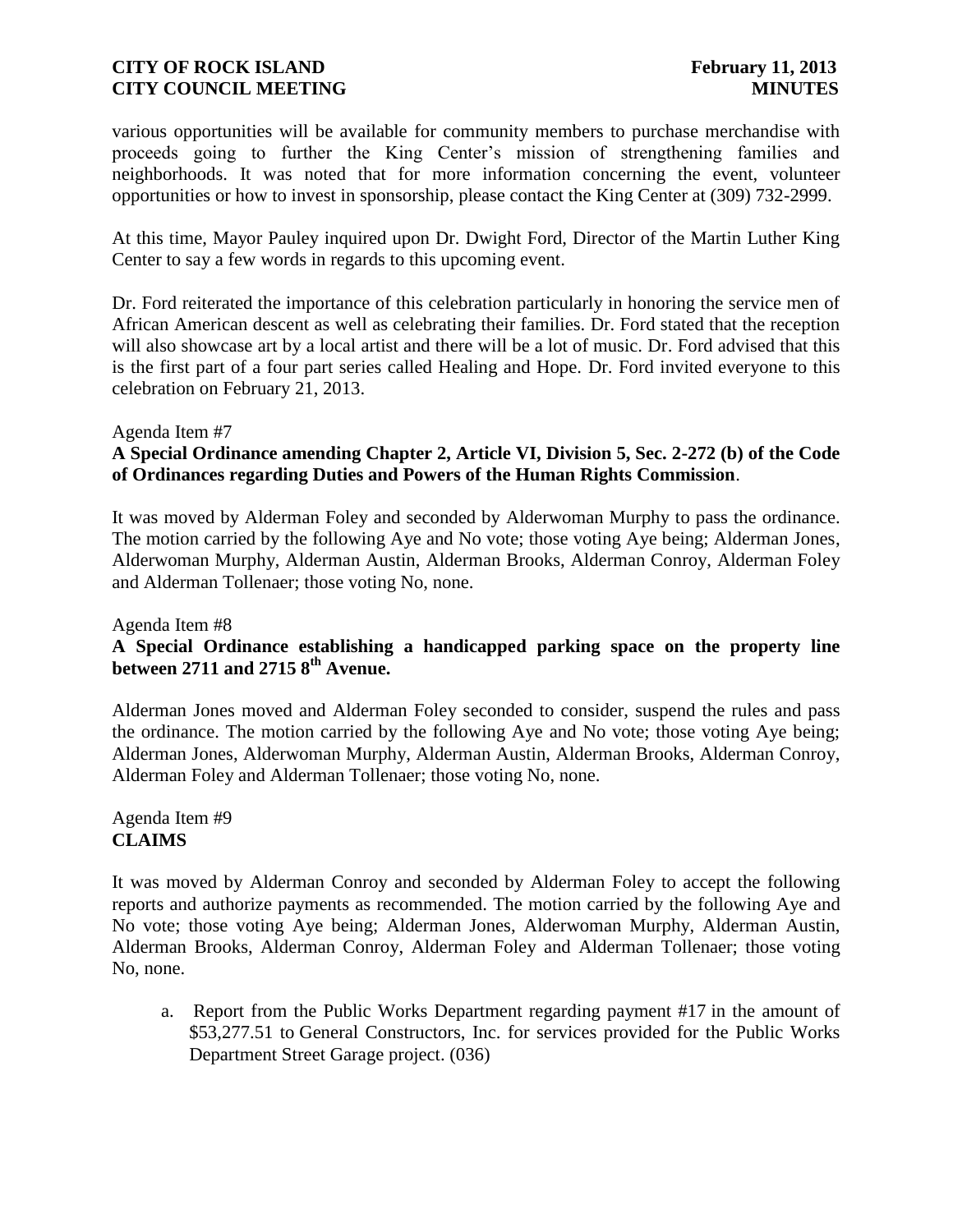b. Report from the Public Works Department regarding payment #16 in the amount of \$1,558,444.45 to Civil Constructors, Inc. for services provided for the Wet Weather Treatment System project. (037)

# Agenda Item #10 **Claims for the week of February 1 through February 7 in the amount of \$999,474.72.**

Alderman Tollenaer moved and Alderman Foley seconded to allow the claims. The motion carried by the following Aye and No vote; those voting Aye being; Alderman Jones, Alderwoman Murphy, Alderman Austin, Alderman Brooks, Alderman Conroy, Alderman Foley and Alderman Tollenaer; those voting No, none.

# Agenda Item #11 **Payroll for the weeks of January 21 through February 3 in the amount of \$1,256,572.77.**

It was moved by Alderman Tollenaer and seconded by Alderman Foley to allow the payroll. The motion carried by the following Aye and No vote; those voting Aye being; Alderman Jones, Alderwoman Murphy, Alderman Austin, Alderman Brooks, Alderman Conroy, Alderman Foley and Alderman Tollenaer; those voting No, none.

Agenda Item #12

**Report from the Community and Economic Development Department regarding bids for the NESHAPS (asbestos) investigation of 10 vacant residential properties scheduled to be demolished, recommending the bid be awarded to Graves Environmental, Inc. at the rates stated in the report.** 

Alderman Foley moved and Alderman Tollenaer seconded to award the bid as recommended and authorize the Chief Building Official to execute the contract documents.

Comments followed. Alderman Foley inquired upon City Manager Thomas to provide Council with the list of properties and where they are located for the scheduled demolition.

City Manager Thomas advised that the addresses will be provided to Council.

After comments, the motion carried by the following Aye and No vote; those voting Aye being; Alderman Jones, Alderwoman Murphy, Alderman Austin, Alderman Brooks, Alderman Conroy, Alderman Foley and Alderman Tollenaer; those voting No, none.

### Agenda Item #13

## **Report from the Finance Department regarding bids for Audit Services, recommending the bid be awarded to Bohnsack & Frommelt at the base proposed fees as stated in the report for fiscal years ending March 31, 2013, 2014, 2015, 2016 and 2017.**

It was moved by Alderman Jones and seconded by Alderman Foley to award the bid as recommended and authorize the City Manager to execute the contract documents.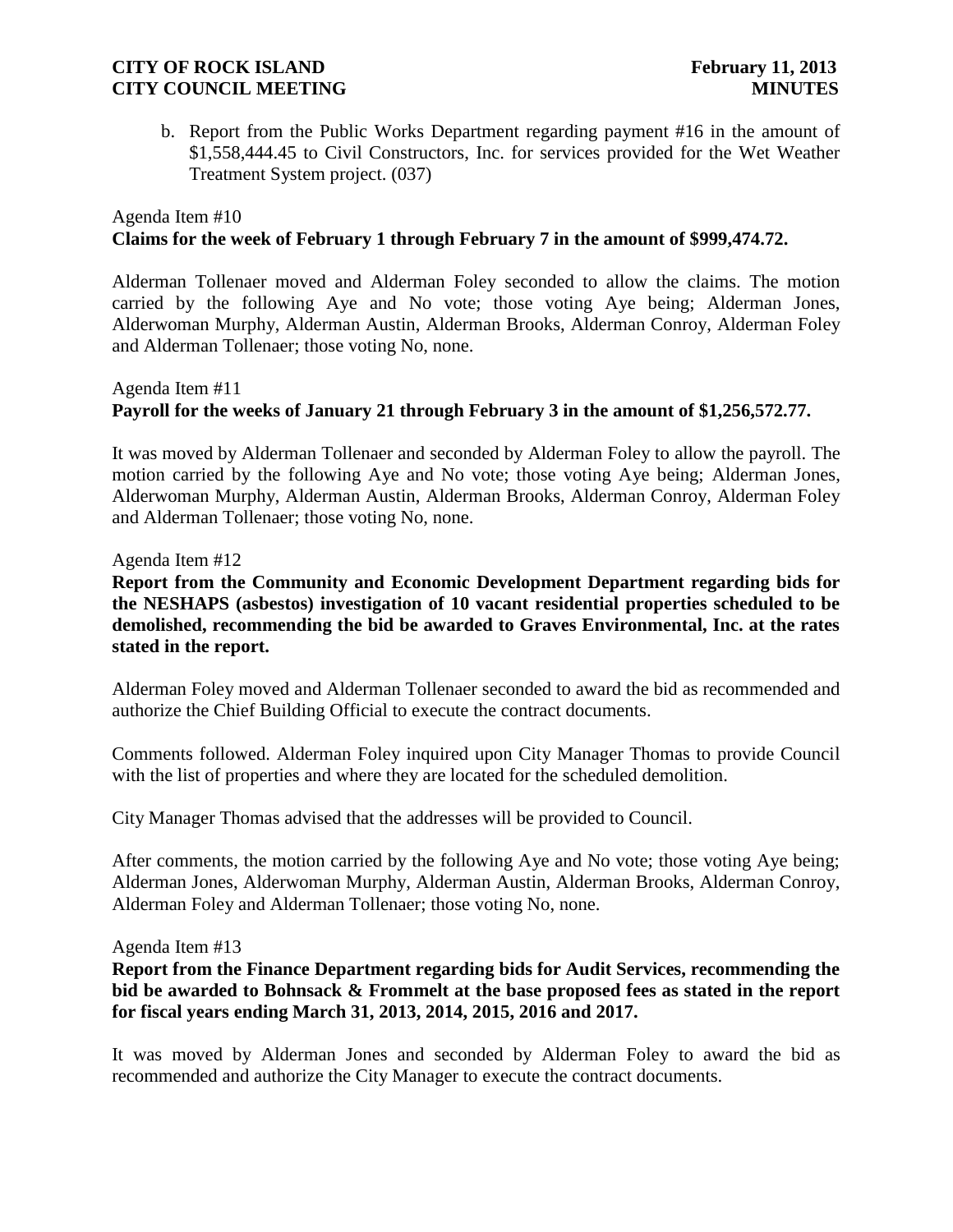Discussion followed. Alderman Conroy inquired as to whether the City typically has a five year contract for this type of item.

Finance Director Cynthia Parchert stated yes.

Alderman Foley stated that he was glad to see the City go back to a local company in the Quad City area.

After discussion, the motion carried by the following Aye and No vote; those voting Aye being; Alderman Jones, Alderwoman Murphy, Alderman Austin, Alderman Brooks, Alderman Conroy, Alderman Foley and Alderman Tollenaer; those voting No, none.

# Agenda Item #14 **Report from the Public Works Department regarding a lease renewal for the Sunset Marina apartment.**

Alderman Tollenaer moved and Alderman Conroy seconded to approve the lease renewal as written and authorize the City Manager to execute the contract documents. The motion carried by the following Aye and No vote; those voting Aye being; Alderman Jones, Alderwoman Murphy, Alderman Austin, Alderman Brooks, Alderman Conroy, Alderman Foley and Alderman Tollenaer; those voting No, none.

Agenda Item #15 **Other Business**

No one signed up to address Council to speak on a topic.

Alderwoman Murphy encouraged everyone to Shop Rock Island. Alderwoman Murphy stated that The Shoppes on  $2<sup>nd</sup>$  is a building that Renaissance Rock Island redeveloped; it is a retail incubator and five shops are located in this building. Alderwoman Murphy advised that another ribbon cutting was held recently for Zola Gallery, which is called an Eco-Arts gallery. Alderwoman Murphy stated that Meg Hollister and Gloria Iaccarino own the gallery. Alderwoman Murphy added that the art is centered around nature and it is about using a lot of recycled products. It was noted that the word Zola is Italian and means piece of the earth. Alderwoman Murphy commented that different artists are featured every month. Alderwoman Murphy advised that Zola Gallery also offers children's workshops and artist development. It was noted that for more information, go to their website at [www.zolagallery.wordpress.com.](http://www.zolagallery.wordpress.com/) Alderwoman Murphy encouraged everyone to shop local.

Alderman Foley advised that on February  $24<sup>th</sup>$  from 5:00 pm to 7:00 pm, Blackhawk Park West will be hosting their winter potluck at the Singing Bird Lodge at Blackhawk State Park. Alderman Foley added that they will have a historian from the Rock Island Arsenal Historical Museum speaking about the Confederate cemetery and the history of the Rock Island Arsenal.

Alderman Conroy commented that he saw a commercial on TV recently in regards to Trinity Hospital in Rock Island and noted that it is one of the best hospitals in the country.